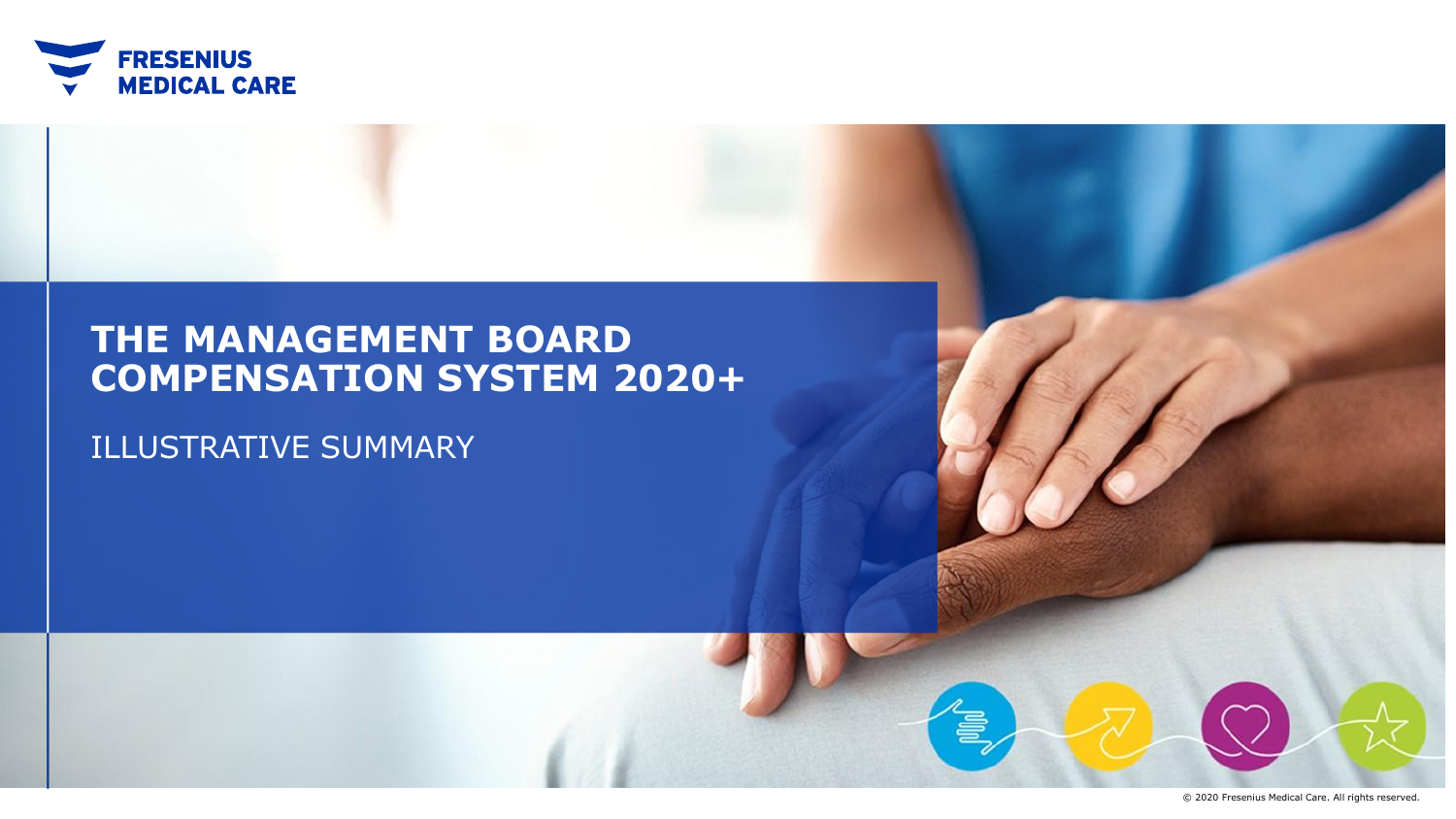# **COMPENSATION SYSTEM 2020+** INTRODUCTION

- The Supervisory Board attaches great importance to good corporate governance also in the area of the compensation of the Management Board.
- **Therefore, the Management Board compensation system has been comprehensively revised based on:** 
	- − intensive discussions with external stakeholders,
	- − the statutory changes resulting from the Second EU Shareholders' Rights Directive, and
	- − the latest revision of the German Corporate Governance Code.
- The Supervisory Board is convinced that the changes to the compensation system will significantly contribute to further incentivize bringing the long-term strategic business orientation with due consideration of the amended regulatory framework even more in line with the further evolved interests of the Company's shareholders.
- **The revised compensation system for the members of the Management Board**
- An overview on the Compensation System 2020+ is provided in this presentation for illustrative purposes for further details please see the solely governing Invitation to the Annual General Meeting that has been published in the German Federal Gazette (*Bundesanzeiger*).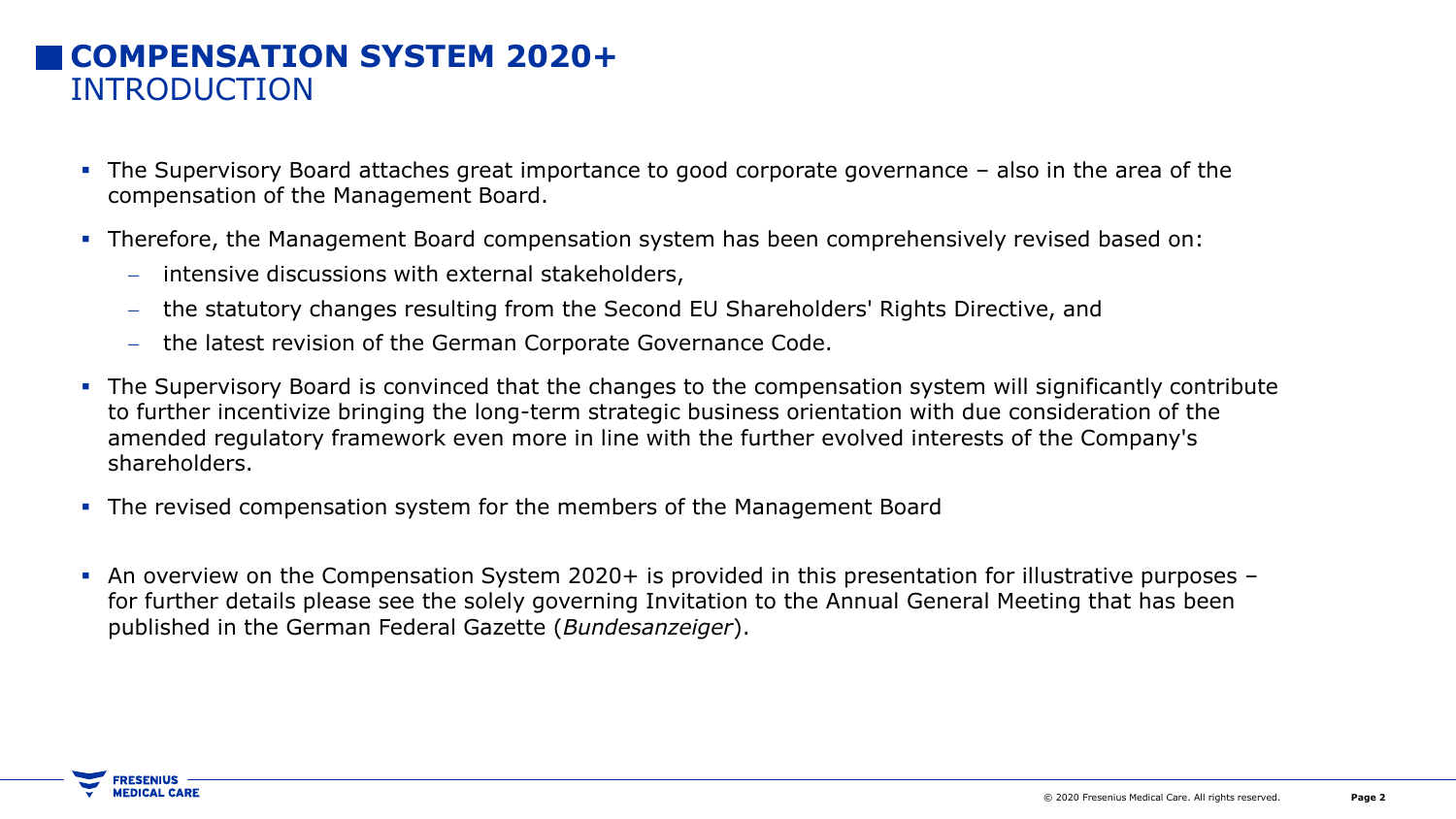# **COMPENSATION SYSTEM 2020+** GUIDING PRINCIPLES

**FRESENIUS —<br>MEDICAL CARE** 

| <b>Link to strategy</b>                                 | The Compensation System 2020+ for the Management Board members promotes the execution<br>of Fresenius Medical Care's global strategy.                                                                                            |
|---------------------------------------------------------|----------------------------------------------------------------------------------------------------------------------------------------------------------------------------------------------------------------------------------|
|                                                         |                                                                                                                                                                                                                                  |
| <b>Alignment with</b><br>shareholders' interests        | With the aim of achieving sustainable and profitable growth, the Compensation System 2020+ is<br>aligned with shareholders' interests. Feedback from many investors has been considered<br>in the design of the system.          |
| <b>Simplified structure</b>                             | The Compensation System 2020+ is more comprehensible and less complex.                                                                                                                                                           |
| <b>Long-term focus</b>                                  | The applied compensation components and the long-term oriented compensation structure<br>promote long-term and sustainable value creation.                                                                                       |
| <b>Reward financial</b><br>performance & sustainability | The applied <b>performance targets reflect the Company's strategy</b> and ensure the Company's<br>strong commitment towards environmental, social and governance aspects.                                                        |
| <b>Collaboration across</b><br>operating segments       | Both regional and global performance targets are applied for the members of the Management<br>Board. By measuring predominantly on a global basis, a close collaboration across the<br>Company's operating segments is promoted. |
| <b>Good corporate governance</b>                        | The Compensation System 2020+ is designed to comply with the recommendations set forth<br>in the German Corporate Governance Code in the version dated 16 December 2019.                                                         |
| <b>Best market practice</b>                             | The design of the Compensation System 2020+ is <b>based on current best market practice</b> .                                                                                                                                    |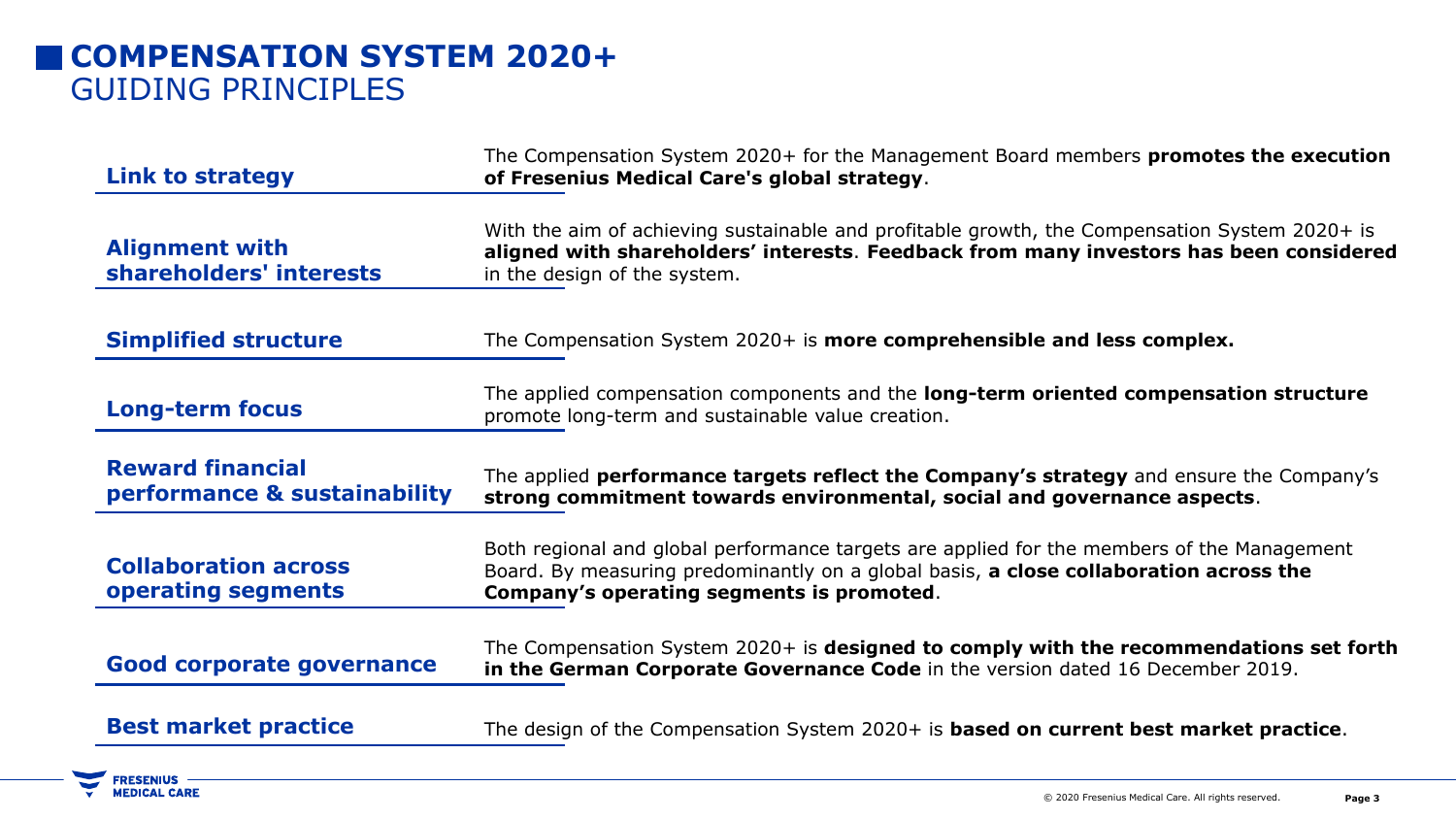# **COMPENSATION SYSTEM 2020+** COMPENSATION COMPONENTS & FURTHER DESIGN ELEMENTS



### **Maximum compensation amount**

Maximum compensation for each Management Board member (depending on the function)

### **Further design elements**

Share ownership

Malus and clawback

Severance payment cap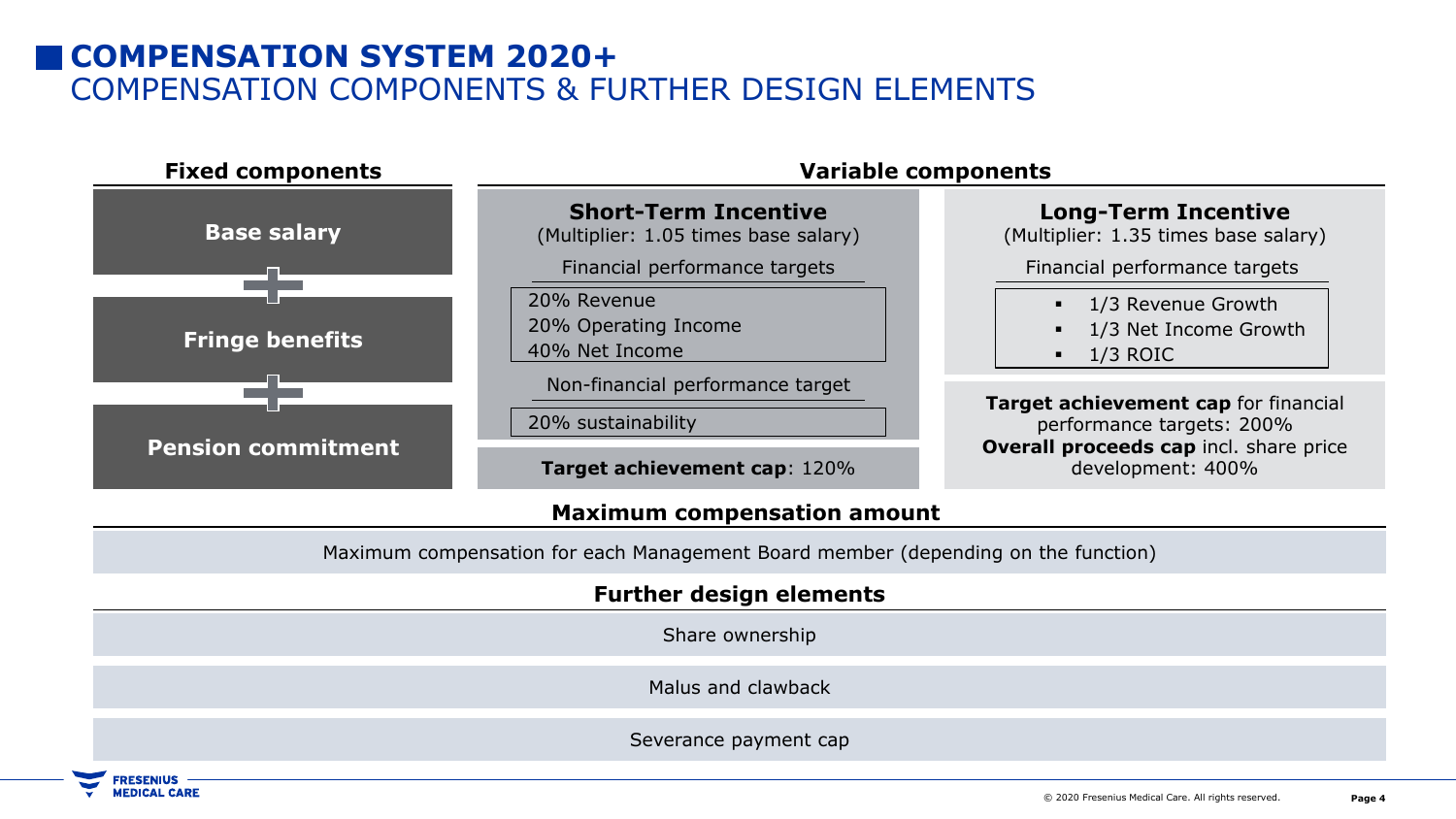## **COMPENSATION SYSTEM 2020+** FIXED COMPONENTS

### **Base salary**

Usually agreed for a full year and **paid in accordance with local customs**, i.e. for Management Board members located in the U.S., the base salary is typically paid in twenty-four (24) bi-weekly installments

### **Fringe benefits**

- **Granted based on the service agreements and can be of one-time or recurring nature**
- **·** Includes the private use of company cars, special payments such as school fees, housing, rent and relocation payments, reimbursement of fees for the preparation of tax returns, reimbursement of charges, contributions to pension schemes, accident, life and health insurance or
- **Maximum amount for fringe benefits for each fiscal year and for each Management Board member is determined via the maximum compensation**

#### **Pension commitment**

- Pension commitments **provide for pension and survivor benefits as of the time of conclusively ending active work or in case of full or partial reduction in earning capacity**
- Management Board members appointed to the Management Board prior to 1 January 2019 may be granted a contractual pension commitment in the form of a defined benefit scheme
- **Management Board members that have been or will be appointed to the Management Board on or after** 1 January 2019 may be granted a defined contribution pension commitment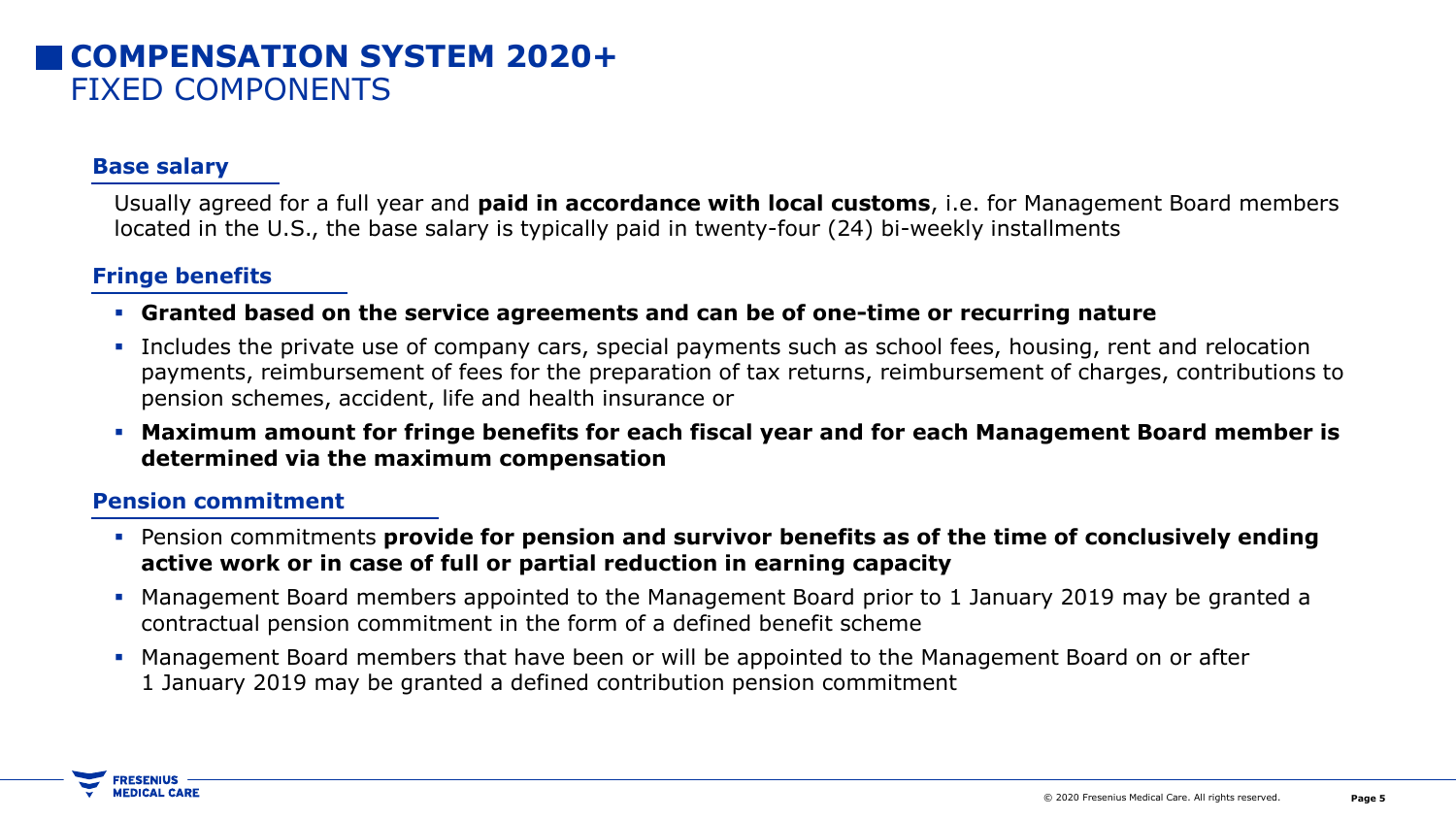# **COMPENSATION SYSTEM 2020+** SHORT-TERM INCENTIVE



▪ **Target bonus**: 1.05 times base salary (multiplier)

**RESENIUS MEDICAL CARE** 

- **Performance targets**: reflect key operating figures of the Company and support the Company's strategy of achieving sustainable and profitable growth and the commitment of the Company to implement its global sustainability program
- **Target setting for financial performance targets**: annually; by setting the target values the market and competitive environment, the budget and the strategic growth targets are considered
- **Target setting for sustainability target**: in 2019, as part of the Company's global sustainability program, the target values and the methodology on how to measure the respective target achievement for 2020 to 2022 were determined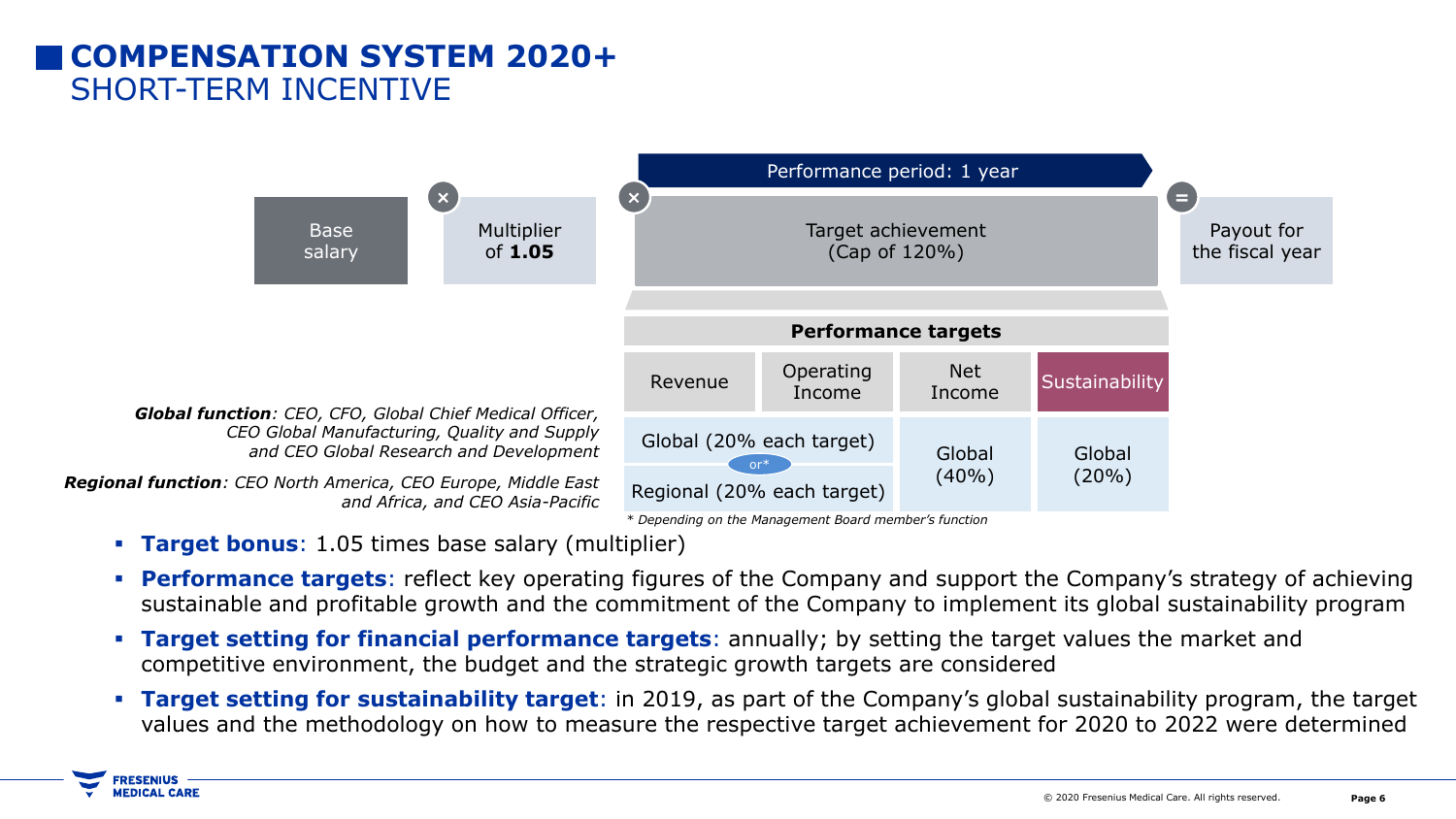# **COMPENSATION SYSTEM 2020+** LONG-TERM INCENTIVE



- **Target Amounts:** 1.35 times base salary (multiplier)
- **Performance shares:** non-equity, cash-settled virtual compensation instruments
- **Performance targets:** reflect the Company's strategic priorities of increasing the business activities and at the same time ensuring a certain level of return of the Company's investments
- **Restriction period:** cash proceeds after 3-years plus 1-year mandatory holding via investment into FME shares
- **Cap:** target achievement cap for financial performance targets of 200% and overall proceeds cap incl. share price development of 400%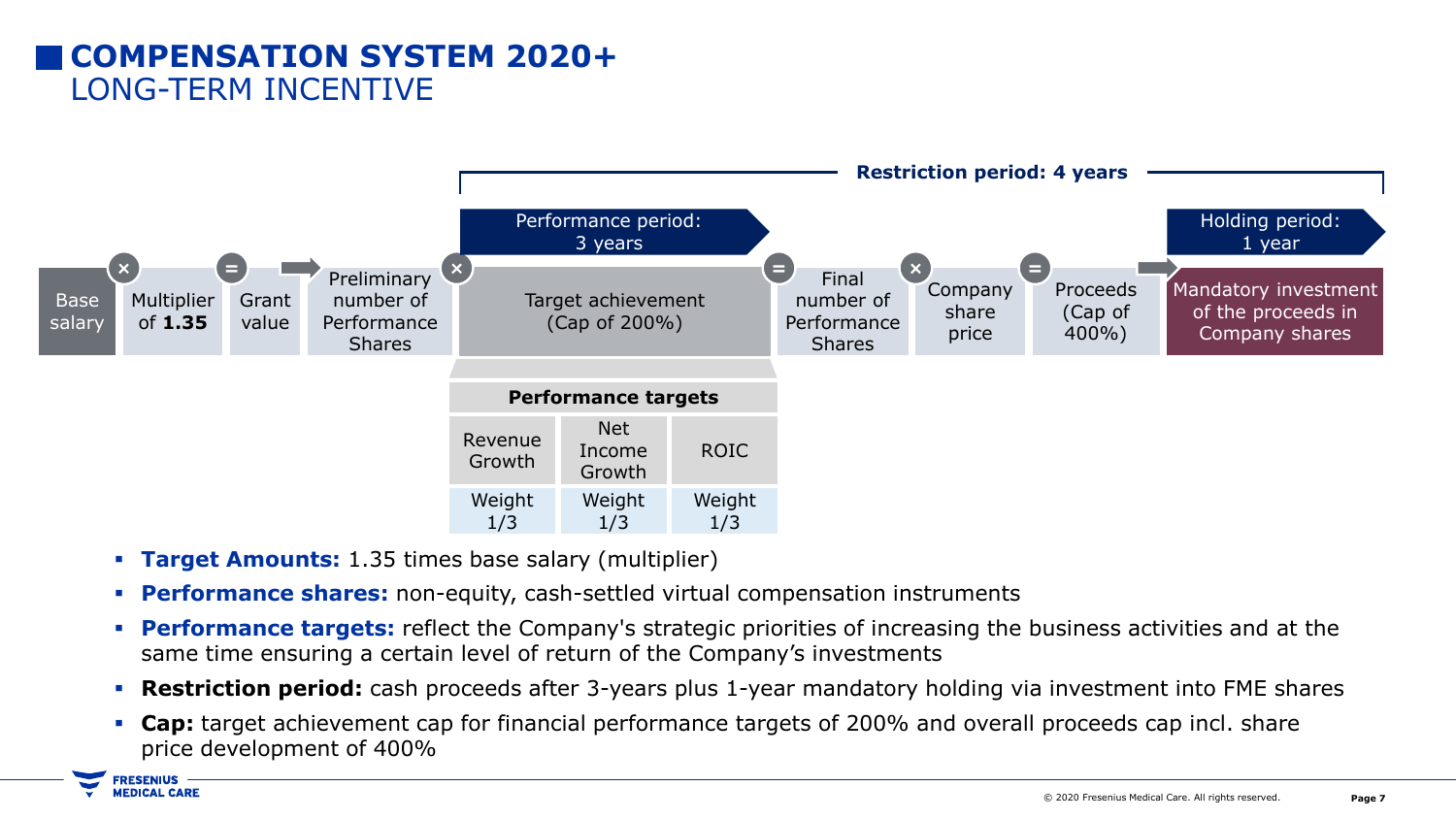# **COMPENSATION SYSTEM 2020+** CAPS AND MAXIMUM COMPENSATION



**Maximum compensation amounts are defined based on the currency of the base salary**:

▪ **CEO** EUR 12,000,000 or USD 13,433,640

- **CEO North America** EUR 9,500,000 or USD 10,634,965 for
- **Other current Management Board functions** EUR 7,000,000 or USD 7,836,290
- **New Management Board functions** EUR 5,000,000 to EUR 7,000,000 or USD 5,597,350 to USD 7,836,290
- **Cap of all compensation components granted during a respective fiscal year,**  irrespective of the date of payout via the maximum compensation amount
- **Maximum compensation amount can be below the sum of the potentially achievable payouts and allocations** from the individual compensation components granted for a fiscal year
- **•** In case maximum compensation amount is exceeded, the **proceeds of the Long-Term Incentive are reduced accordingly**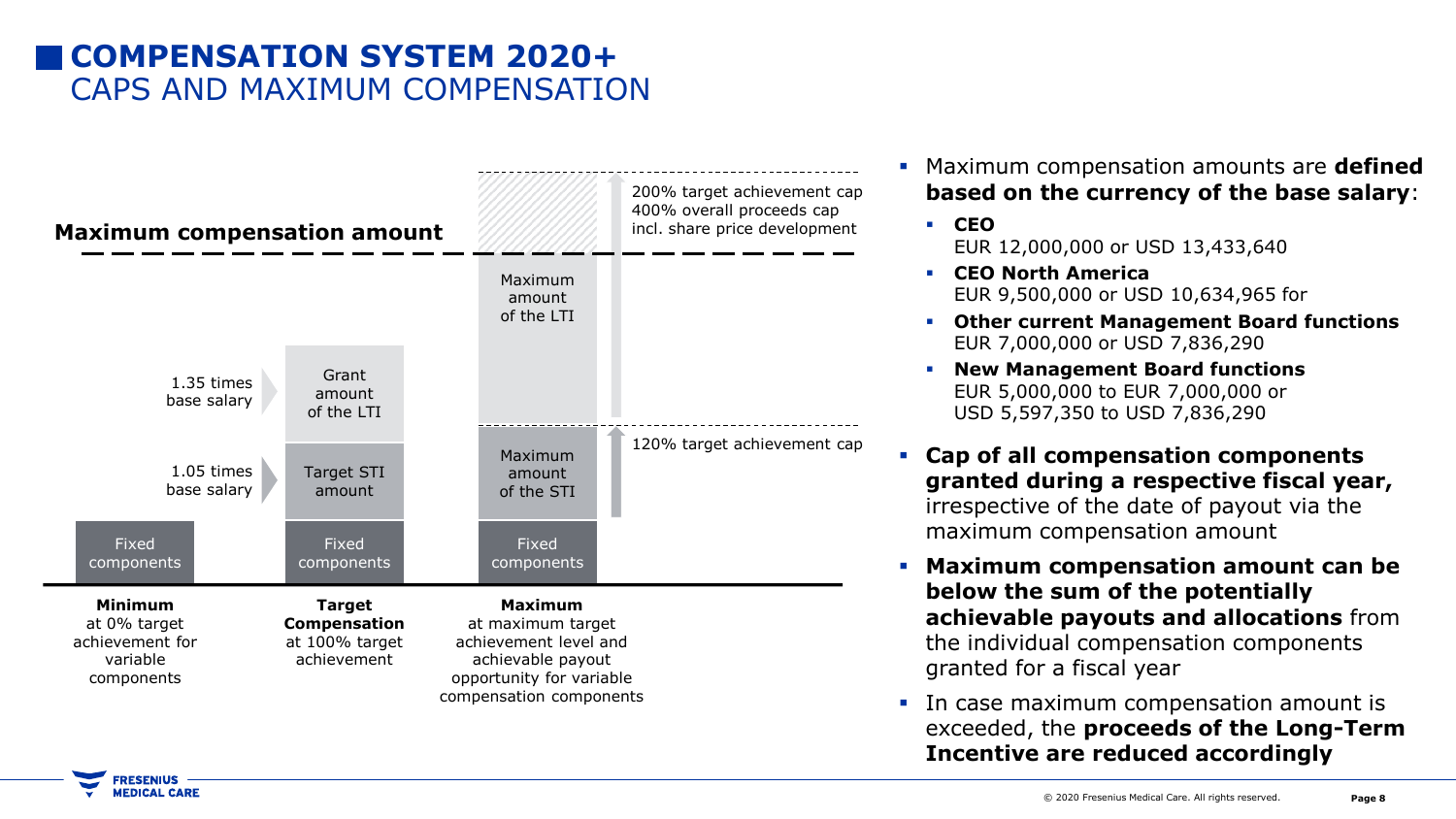### **COMPENSATION SYSTEM 2020+** FURTHER DESIGN ELEMENTS

### **Share ownership**

Share ownership is part of the Compensation System 2020+ in order to **further strengthen the alignment of the Management Board members with the interests of the Company's shareholders**. Such share ownership is provided via a **mandatory investment in Company shares** as part of the Long-Term Incentive. The Supervisory Board can introduce additional share ownership requirements under the Compensation System 2020+ in the future.

### **Malus and clawback**

The Supervisory Board is entitled to **withhold or reclaim variable compensation components in cases of conduct or behavior of a member of the Management Board not complying with its duties or internal Company guidelines**, considering the characteristics of the individual case. Within this framework the Supervisory Board ensures that contractual provisions are in place determining detailed requirements applying to withholding or reclaiming variable compensation components and setting forth the consequences thereof**,** including **the forfeiture, in full or in part, of all or some variable compensation components**.

### **Severance payment cap**

Payments in connection with an early termination of a Management Board appointment may **not exceed the value of two (2) years' compensation and may not compensate more than the remaining term of the relevant service agreement**. For the calculation of the relevant annual compensation, **only non-performance-based compensation components may be applied**. **If there is good cause for the termination of the service agreement no severance payments are made.**